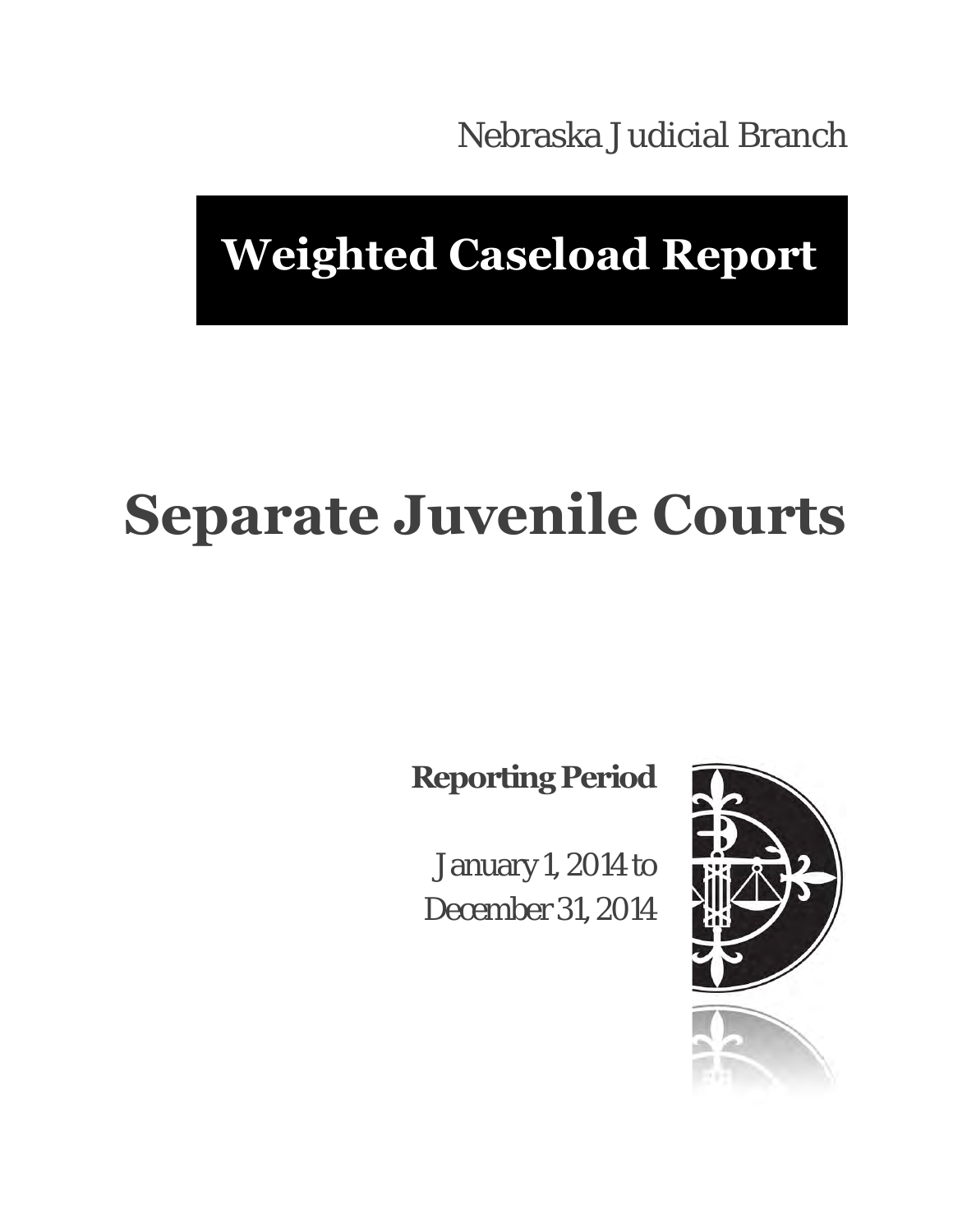## **Nebraska Separate Juvenile Courts Weighted Caseload Report**

### January 1, 2014 to December 31, 2014

This Weighted Separate Juvenile Court Caseload Report contains caseload statistics for Nebraska's three Separate Juvenile Courts. The judiciary of Nebraska currently assesses the need for judicial positions using a disposition–based, weighted caseload method. Weighted caseload systems provide objective, standardized determinations of resource needs.

*No quantitative judgeship assessment method, including a weighted caseload system will determine the exact number of judges required within a judicial district. But quantitative methods, such as weighted caseload can approximate the need for judgeships and provide a point of reference or standard for comparing relative need among judicial districts. Other measures, both qualitative and quantitative, may be used in conjunction with the weighted caseload standard calculation to support the assessment of judicial need. In particular, should the standard calculation show the need for a fractional judge (less than the full-time equivalent), additional assessments as to the relative workload per judge within a district and travel per judge may be useful. Also, other useful measure may include analyses of budget constraints, population trends, and other factors that may differentially affect the need for judges across districts.* 

———

#### **Mission of the Nebraska Administrative Office of the Courts:**

Under the direction of the Nebraska Supreme Court, the Administrative Office of the Courts' mission is to ensure the public has equal access to justice, using leadership, education, technology, and administrative services to implement consistent, efficient, and effective court practices.



**Corey R. Steel | Nebraska State Court Administrator Nebraska Supreme Court** 

Rm. 1213 State Capitol | P.O. Box 98910 | Lincoln, NE 68509 T 402.471.3730 | F 402.471.2197 [www.supremecourt.ne.gov](http://www.supremecourt.ne.gov/)